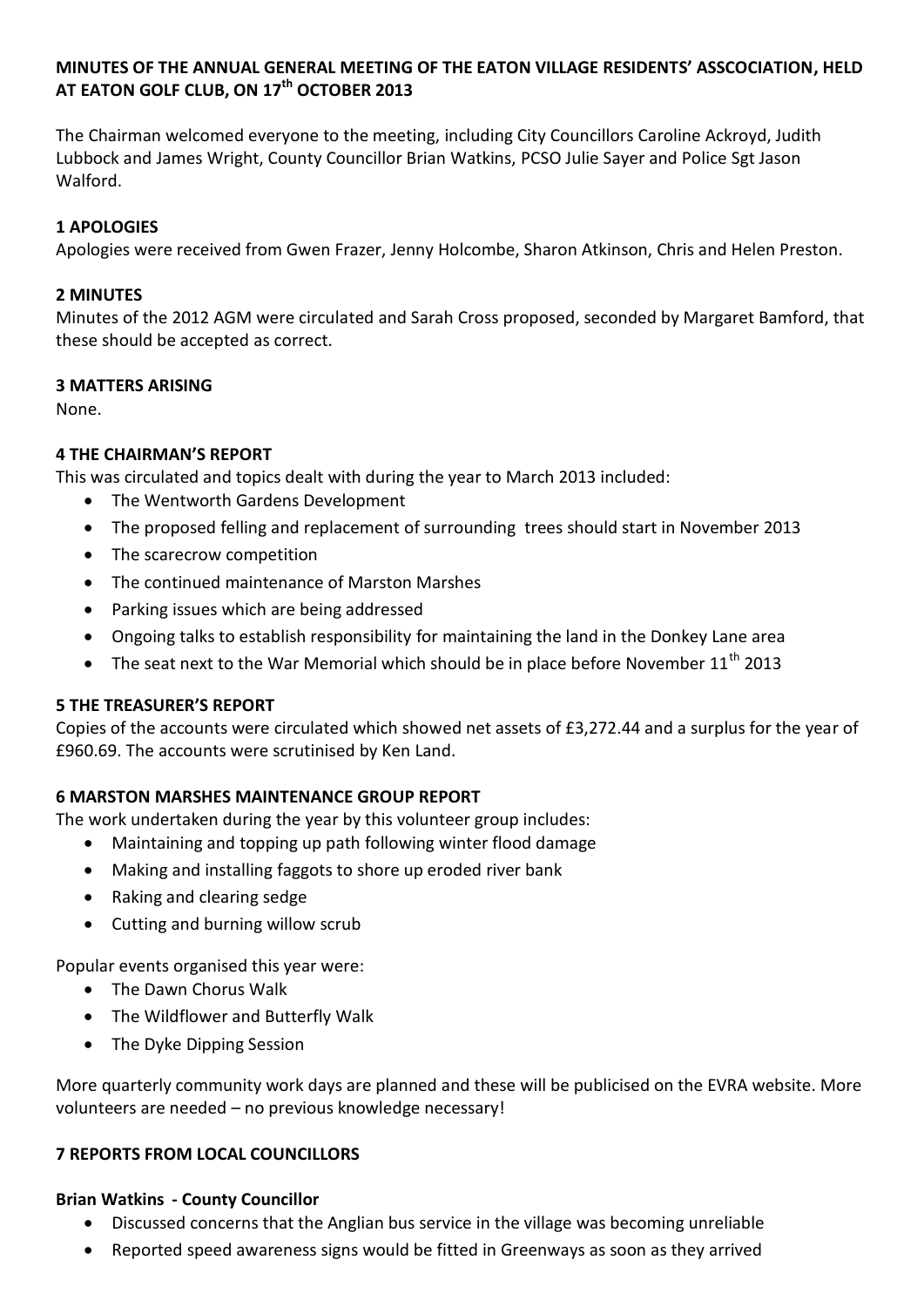# **James Wright – City Councillor**

- Emphasised all local councillors would welcome residents' comments about issues within the area
- Explained the importance of supplying defibrillators at certain points in the village: Waitrose had expressed an interest

### **Judith Lubbock – City Councillor**

Gave an update on Wentworth Gardens and the residents' management group

### **Caroline Ackroyd – City Councillor**

- Reported the council had promised there would be a seat opposite Waitrose in the spring
- Said the Anglian Buses Operations Manager promised to provide a robust service

Discussion followed, and Brian Watkins undertook to look into the possibility of a timetable at the Cellar House bus stop.

### **8 REPORTS FROM THE POLICE**

### **PCSO Julie Sayer reported that**

- Eaton is still the safest area in Norwich, but mentioned a spate of break-ins during the year, car thefts, and children throwing stones at golfers and elsewhere at cows
- Parking issues around the school and other residential areas were being addressed and speed checks would continue

### **Police Sgt Jason Walford** reported that

- Crime figures are down this year
- Regular Police surgeries are held at Waitrose and Notcutts

# **9 ELECTION OF THE COMMITTEE**

Gerald presented retiring committee members Barbara Heighes and Thelma Cooke with a gift voucher each in recognition of their long-standing service to the committee.

**Chairman** Gerald Cooke, proposed by Sarah Cross and seconded by Rosemary Benton **Vice-Chairman** Chris Stebbing, proposed by Sarah Cross and seconded by Caroline Ackroyd **Secretary** Patricia Seadon, proposed by Keith Cross and seconded by Liz Pierce **Treasurer** Sarah Cross, proposed by Betty Trendell and seconded by Caroline Ackroyd **Committee** Rosemary Benton, Sharon Atkinson, Chris and Helen Preston: proposed by Keith Cross and seconded by Kath Westwell

There were no further nominations for Committee Members at the AGM but interest in joining the Committee had been expressed by four couples who were not present at the meeting. It was therefore decided that, following the AGM, the Secretary should invite the other interested people to join the Committee. This was proposed by Sarah Cross and seconded by Julie Sayer.

#### **10 APPOINTMENT OF THE SCRUTINEER**

Ken Land has offered to continue as scrutineer.

#### **11 ANY OTHER BUSINESS**

- Chris Stebbing thanked the newsletter distributors for their hard work but said that a distributor was needed for Wentworth Gardens. A resident of Wentworth Gardens subsequently volunteered for this
- Rosemary Benton thanked Chris for his work on the marshes and with the website